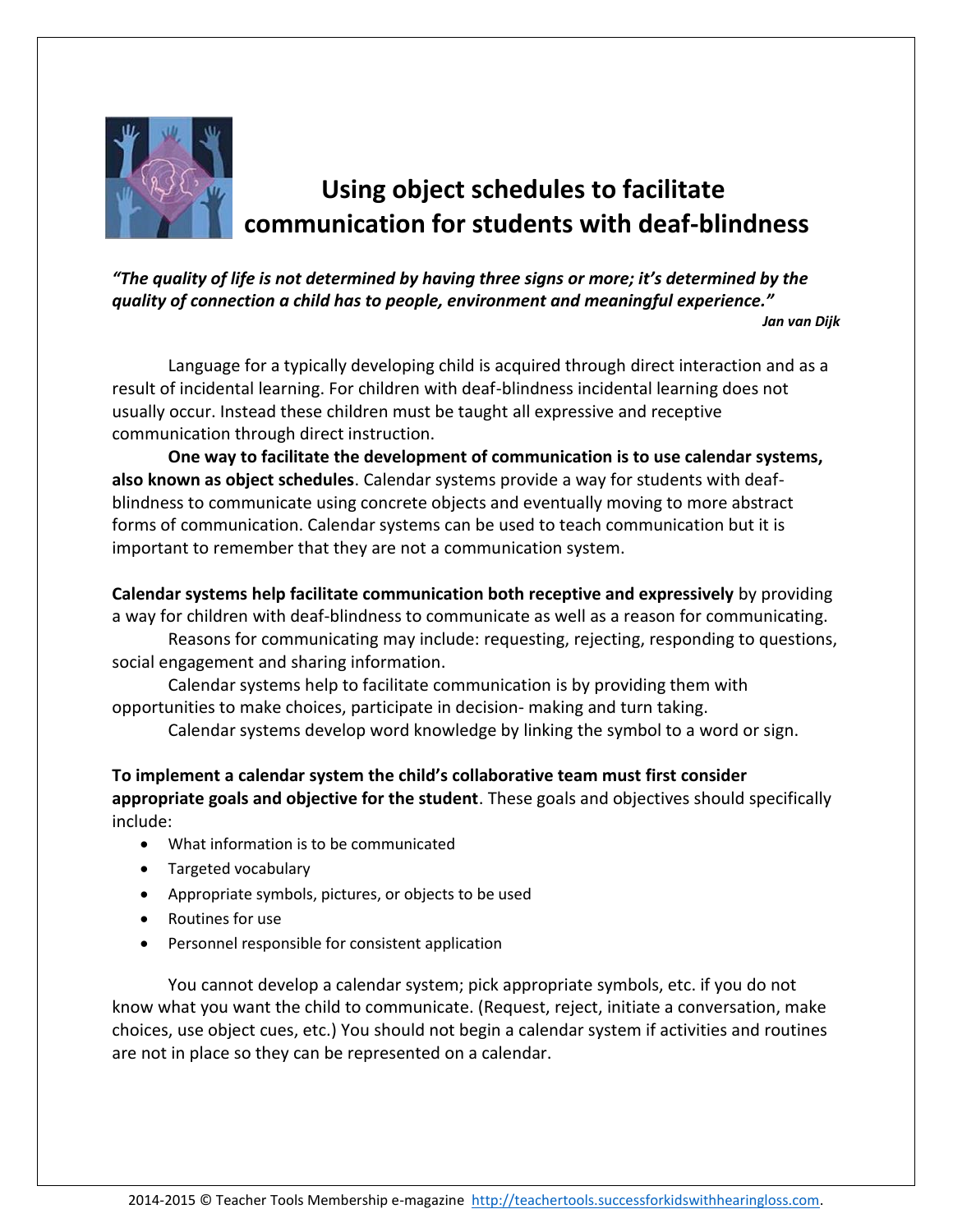**There are many different types of calendar systems.** When choosing a calendar system first consider the needs and abilities of the student. Some students may benefit from anticipation calendars that help to teach students the concept of immediate future and immediate past. Other students may use a daily calendar, which consists of several items in a calendar system that helps with sequencing daily activities.

## **To begin using calendar systems choose the activities that your student will participate in daily.** The team should begin with a few activities and then add to the number of activities slowly. Choose objects to represent each activity, keeping in mind that the objects you choose must be meaningful to the student. In order for the student to anticipate an activity is about to occur give the student the object from the calendar system. Give the student time to handle the object and explore. Talk about the activity. Take the student where the activity is going to occur immediately. When an activity is completed give the student a "finished basket" so the student will develop the concept of "finished". Placing an object in a "finished basket" cues the student that an activity is finished. Always set up the calendar system in the same location in the classroom making sure you bring the student to the object. You do not want to bring the object to the student.

One way to develop pre-symbolic object-based communication is to give the student a basket of all of the objects on their calendar system to explore. If the student picks up an object and plays with the object take the student to that activity, talk about the activity and finally complete the activity with the student. If a student begins to search for an object in the basket then they are demonstrating pre-symbolic object-based communication[. www.oregondb.org](http://www.oregondb.org/)

Below are steps to remember when using a calendar system. (*Taken from the Texas school for the Blind) [www.tsbvi.edu](http://www.tsbvi.edu/)*

- Find the symbol
- Dialogue about the activity
- Find the materials
- Travel to the place
- Complete the activity
- Put materials away
- Carry the symbol back to the calendar
- Discuss the activity that just took place
- Return the calendar symbol to the calendar or finished box and designate as finished."

Students with significant cognitive delays to include deaf-blindness will need extensive time to learn and use a calendar system. Lots of repetition and experience will be required before meaning can be attached and learning occurs. It is important to remember that it may take months or even years before a student comprehends and uses a calendar system. Symbols will change over time as the student learns to recognize them so it is important that collaborative time with other team members occur in order to evaluate objects and activities associated with the calendar system.